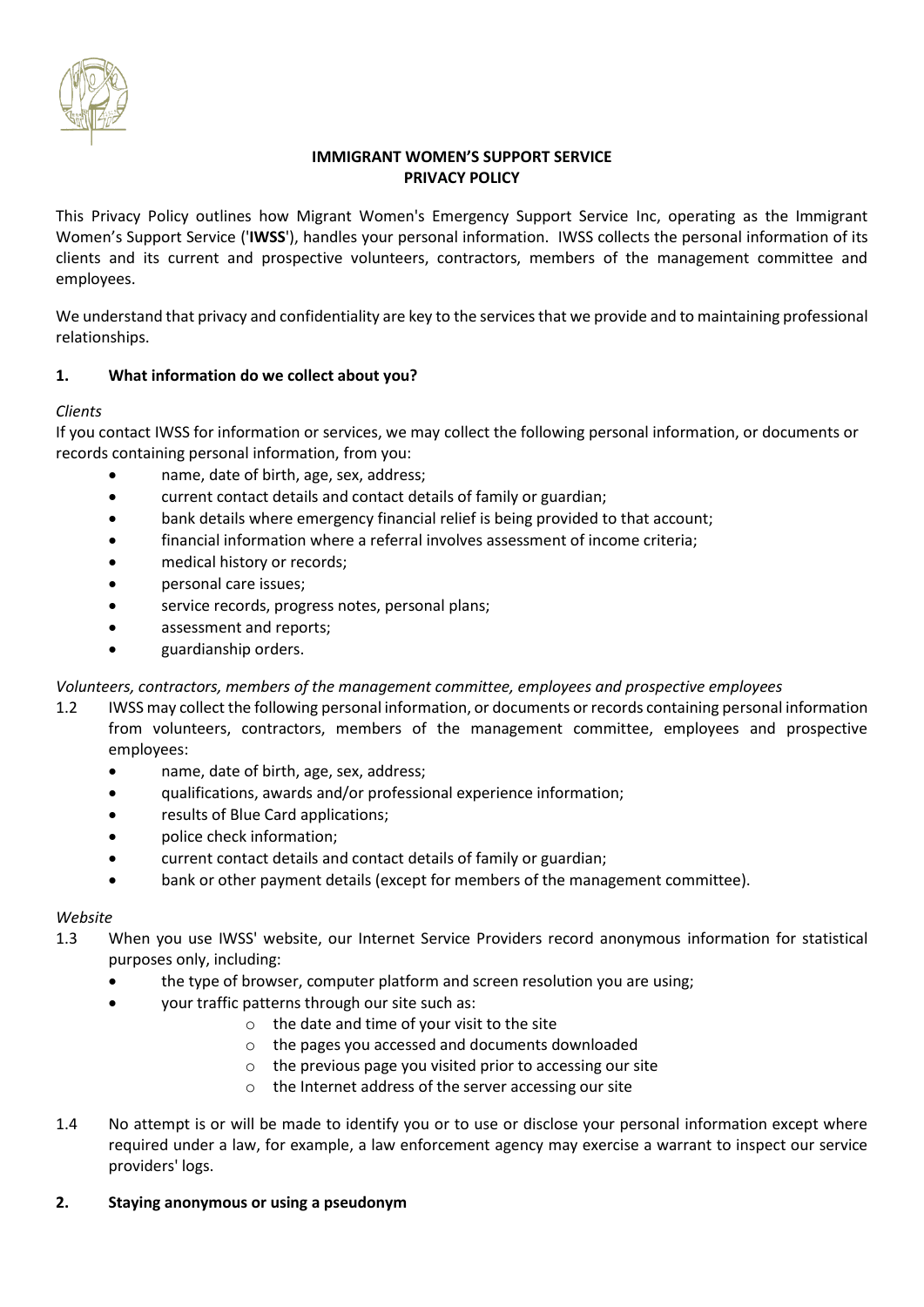- 2.1 If you use, or intend to use IWSS' services, you may use a pseudonym or remain anonymous when seeking information and/or support from IWSS, however, please be aware that this may limit how or whether IWSS can refer you to other services.
- 2.2 Volunteers, contractors, members of the management committee, employees and prospective employees may not use a pseudonym or remain anonymous.

### **3. How do we collect your personal information?**

- 3.1 IWSS may collect information that you provide orally or in writing, whether directly or where contained in a record or document which you provide to us.
- 3.2 For example, IWSS may collect your information:
	- when you discuss your situation with a caseworker over the phone or face-to-face; and/or
	- when you provide written information or documents to a caseworker by email, in hard copy, or by any other means.
- 3.3 IWSS will collect your personal information directly from you unless it is unreasonable or impracticable to do so. We will seek your permission before collecting information about you from any third party, for example, other service providers.

### **4. Why do we need your personal information?**

- 4.1 IWSS will only collect personal information where it is reasonably necessary for, or directly related to, one or more of our functions or activities.
- 4.2 If you use or intend to use IWSS' services, IWSS will collect information about you in order to plan and provide you with information and services which are relevant and appropriate to you and your situation. This includes discussing your situation in caseworker supervision, case coordination and/or consultation with senior staff or other caseworkers.
- 4.3 IWSS will collect personal information about volunteers, contractors, members of the management committee, employees and prospective employees in order to maintain records of all persons providing services to or on behalf of IWSS and to recruit new persons as necessary.
- 4.4 IWSS may use non-identifying information about you and the services it provides in order to prepare reports for the funding body, to demonstrate performance and to forecast and plan for future servicing.

#### **5. To whom do we disclose personal information?**

- 5.1 In order to provide you with timely and relevant information and services, a caseworker or other IWSS representative may be required to disclose your information to other persons working for or within IWSS. We will always limit the sharing of information within IWSS to that which is necessary to provide you with our services.
- 5.2 In most cases, your information will only be disclosed to a person outside of IWSS with your prior written consent.
- 5.3 Sometimes we may be required by the law to disclose your personal information, for example:
	- to report harm or risk of harm to children to Child Safety or the police;
	- we receive a subpoena from court ordering us to disclose information; or
	- to lessen or prevent a serious risk to the life, health or safety of any individual or to public health or safety if it is unreasonable or impractical to obtain your consent.
- 5.4 If we are required to disclose your information, we will ordinarily attempt to speak with you before disclosing the information, and we will support you in making the report (if appropriate). However, in some cases, it will not be possible or appropriate to speak to you prior to complying with the requirement to disclose information